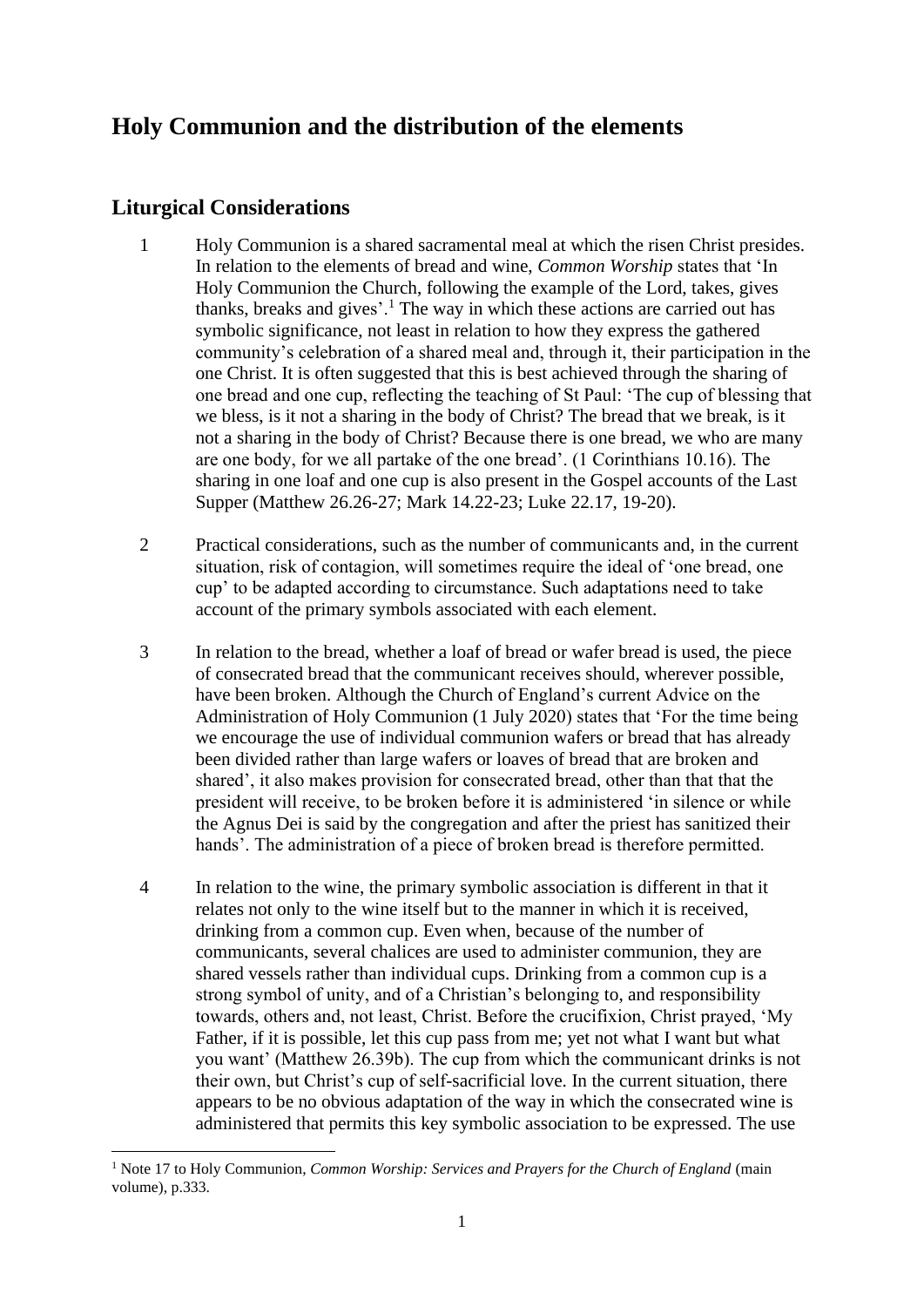of individual cups is not customary in the Church of England and carries significant public health risks (see below paras 13-17). Furthermore, there are practical problems with their liturgical use in the Church of England. This relates to any consecrated wine that may remain in individual cups after the communicant has received. *Common Worship* states that 'Any consecrated bread and wine which is not required for the purposes of communion is consumed at the end of the distribution or after the service'.<sup>2</sup> In the current situation, it would not be possible for any consecrated wine that remains in individual glasses to be consumed safely by anyone other than the communicant.

- 5 The Church of England normally administers Holy Communion in both kinds (consecrated bread and wine). Article 30, 'Of both kinds', remarks that 'The Cup of the Lord is not to be denied to the Lay-people: for both the parts of the Lord's Sacrament, by Christ's ordinance and commandment, ought to be ministered to all Christian men alike.' In the Church of England, the consecrated wine has always been administered with a common cup or chalice.<sup>3</sup>
- 6 However, there are some situations in which communicants lawfully receive bread alone, or wine alone. The Notes to the Celebration of Holy Communion at Home or in Hospital, and for the Distribution of Holy Communion at Home or in Hospital indicate that 'where necessary [Holy Communion] may be received in one kind, whether of bread or, where the communicant cannot receive solid food, wine.<sup>'4</sup> This Note refers in particular to the administration of Holy Communion to the sick and housebound, but others might also do so habitually, for instance, those who are alcoholics or who have coeliac disease.<sup>5</sup>
- 7 Whilst it is normal practice to administer Holy Communion in both kinds to children, the Guidance on Celebrating the Eucharist with Children (published with the Additional Eucharistic Prayers) observes that 'if a parent declines to allow their own child to receive consecrated wine, then communion should be administered in one kind only to that child.'<sup>6</sup>
- 8 In these specific circumstances, receiving Holy Communion in one kind alone is not controversial.

#### **Legal Considerations**

9 At the time of the Reformation, even before the publication of Article 30, statute law was enacted stating that Holy Communion should be distributed in both kinds.

<sup>2</sup> *Common Worship* (main volume), p.182.

<sup>&</sup>lt;sup>3</sup> Developments in the germ theory of disease toward the end of the nineteenth century caused various Free Churches to experiment with individual cups: US Patent 516,065 (granted to John G. Thomas of Ohio in March 1894 for 'certain new and useful Improvements in Communion-Service') describes one of the earliest known uses of individual cups. [https://patentimages.storage.googleapis.com/82/57/78/f4123e8c6c4a41/US516065.pdf.](https://patentimages.storage.googleapis.com/82/57/78/f4123e8c6c4a41/US516065.pdf) It would appear that the use of small cups was precipitated by a preoccupation with hygiene, not (for instance) a desire to mirror Passover usage or to communicate a theological point. See A.K. Robertson, 'The individual cup: its use at Holy Communion' *Liturgical Review* 8 (1978), 2-12 (p.2) which also suggests the emergence of individual cups in the 1890s.

<sup>4</sup> *Common Worship: Pastoral Services,* pp. 73, 79.

<sup>5</sup> Legal Advisory Commission, *The Use of Non-Alcoholic Wine and Gluten-Free Bread*, ss.12-13.

<sup>6</sup> Liturgical Commission, *Guidance on Celebrating the Eucharist with Children*, 'The use of fermented wine'.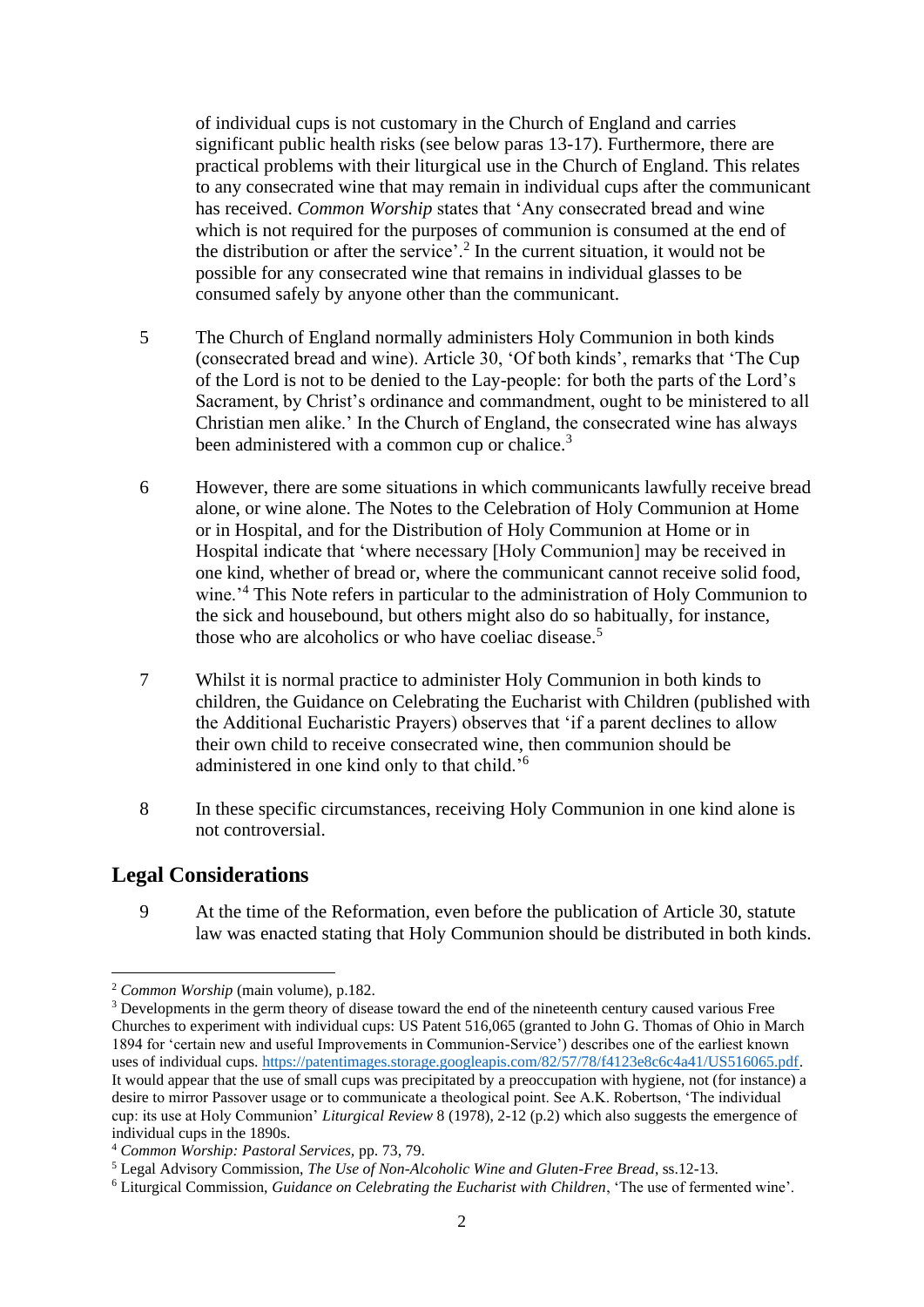However, the legislation also made provision for a generic situation in which that practice should not be followed. The Reformers took account of the fact that there could well be occasions when it was necessary for the cup not to be administered to the people, i.e. when there was a risk of contagion. Where that was the case, they provided for communion to be administered in one kind only. Thus the Sacrament Act 1547, s.8, notes that 'the... blessed sacrament [shall] be hereafter commonly delivered and ministered unto the people... under both kinds, that is to say of bread and wine, except necessity otherwise require.<sup>7</sup> In other words, it recognises that

there may be circumstances when the requirement for delivery of both bread and wine need not be complied with. Delivery in one or other kind alone is lawful provided that a true necessity can in law be demonstrated. In the first instance, the responsibility for deciding whether such a 'necessity' exists rests within the discretion of the president but s/he should not deviate from the general law except in a case of genuine necessity.<sup>8</sup>

- 10 The examples given in the Legal Advisory Commission's opinion, *Holy Communion: Administration of the Sacrament (September 2011) are those in s.6* above, namely those individuals who for some reason cannot receive either bread or wine. But the opinion also observes that 'necessity' can also cover large numbers of communicants 'if there is a reasonable fear of contagion from use of a common cup or chalice.' The health risks potentially posed by a common cup during the present pandemic suggest that it should not be used. In such a case, the minister should consider such advice as may be forthcoming from the diocesan bishop in the exercise of his or her responsibilities (Canon C 18).
- 11 Accordingly, the Church of England guidance on Holy Communion issued on 1 July 2020 for the resumption of public worship, following the easing of Government restrictions, indicates that the president should receive communion in both kinds and that the congregation should communicate under the form of the consecrated bread alone. It is not permissible for the bread alone to be consecrated, or for the president to receive in one kind alone (either practice would be a 'variation... of substantial importance' in the form of service in the language of Canon B 5).
- 12 The LAC's opinion, adopted by the House of Bishops in the answer to a Question at the informal meeting of General Synod (11 July 2020), is that 'the Sacrament Act 1547 makes provision for cases where a necessity not to deliver a common cup arises: in such a case the normal requirement that the sacrament be delivered in both kinds is disapplied by statute.<sup>'9</sup> It is because ecclesiastical law provides for what is to happen where there is a necessity not to deliver a common cup (i.e. the usual requirement for communion in both kinds is dispensed with) that there is no legal basis for individual clergy to make alternative arrangements such as the adoption of individual cups.

<sup>7</sup> Emphasis added; text modernised. Original at [http://www.legislation.gov.uk/aep/Edw6/1/1/section/VIII.](http://www.legislation.gov.uk/aep/Edw6/1/1/section/VIII) The 1547 Act was repealed under Mary I but revived under Elizabeth I by the Act of Supremacy 1558.

<sup>8</sup> Legal Advisory Commission, *Holy Communion: Administration of the Sacrament*, s.6.

<sup>9</sup> *Ibid*., s. 8.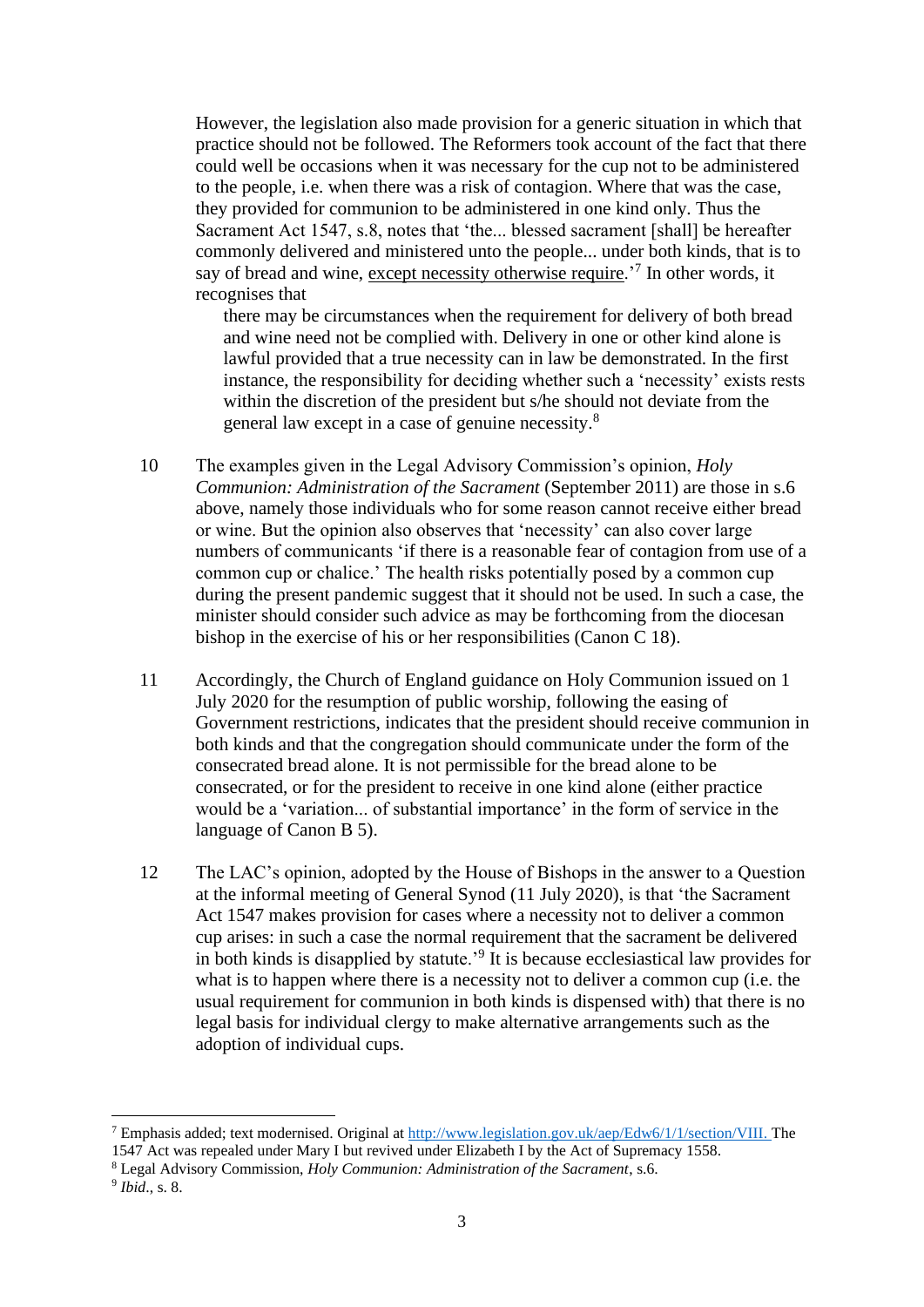## **Public Health Considerations**

- 13 The current Government guidance on 'food and drink' in worship points to the need for a system preventing individuals coming into contact with 'consumables and any dishes and/or cutlery other than their own (for example the use of shared bowls)'. In this light, it is inadvisable to use a common cup to distribute the consecrated wine at Holy Communion.
- 14 It has been suggested that, as in some Free Churches, individual cups could be used for this purpose and guidance written to govern their safe use. The ordinary practice in such churches is to use small glasses which are placed close together in purpose-built trays (which might fall under the category of 'communal vessels' referred to in the Government guidance).
- 15 The practicalities of distributing consecrated wine in individual cups would certainly need very careful consideration. Whatever the mechanisms for filling and distributing such cups, there would be many opportunities for spillage, fingers touching other cups or communicants' fingers, and individuals breathing over multiple cups. The cups would need to be securely covered prior to use.
- 16 As yet another alternative, it has been suggested that wine could be consecrated in flagons at the holy table and poured into a cup brought from home by the communicant. The same issues would apply in relation to accidental touching and close contact for an unnecessarily long period during the distribution. In addition, personal cups would need to be covered in order to prevent possible contamination before their use.
- 17 For all these reasons, specific guidance from Public Health England would need to be sought for any of the above before sanctioning such a practice. It is doubtful that PHE would approve such usage without very detailed guidance being given, if at all. As things stand, the current guidance of the Ministry of Housing, Communities and Local Government (MHCLG) against the use of 'common vessels' probably extends to the sort of communion trays that are customarily used in some Free Churches.

#### **Conclusion**

- 18 If it is necessary on public health grounds to suspend the common cup there is no basis for making alternative arrangements such as the provision of individual cups. The requirement for Holy Communion to be administered in both kinds is suspended.
- 19 The use of individual cups could be made lawful in the present circumstances only if they were lawful at all other times. Such a change can only be sanctioned by the House of Bishops or by the General Synod. In view of the above, such a change is likely to be highly contentious, and would generate significant controversy without the prospect of agreement being reached.
- + Robert Exon, *Chair of the Liturgical Commission*

Dr Matthew Salisbury, *National Liturgy and Worship Adviser*